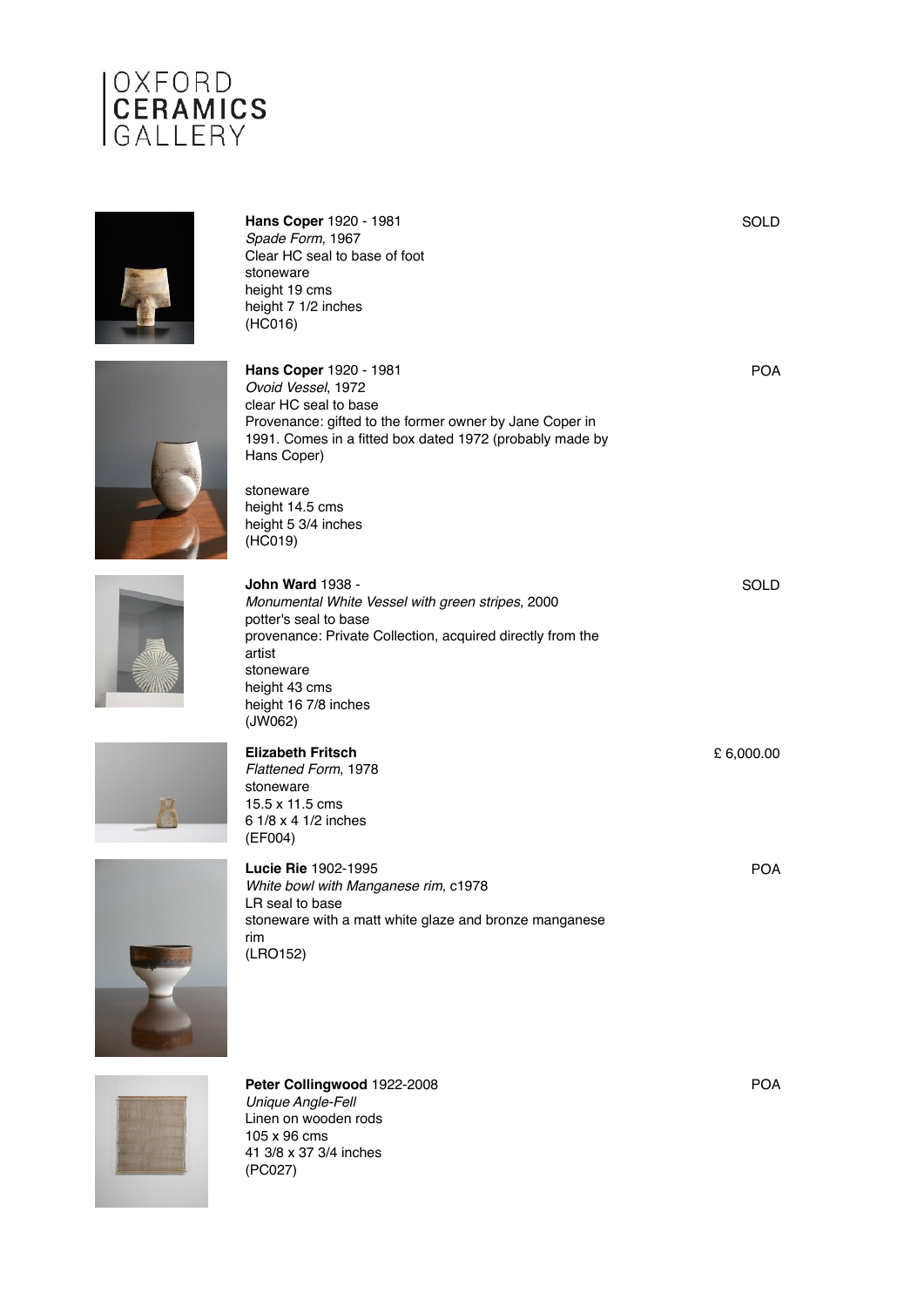

**Peter Collingwood** 1922-2008

*Unique Angle-Fell* Linen on wooden rods

101 x 92 cms





| 39 3/4 x 36 1/4 inches<br>(PC028)                                                                                                               |            |
|-------------------------------------------------------------------------------------------------------------------------------------------------|------------|
| Peter Collingwood 1922-2008<br>Unique 2-D Macrogauze, 1969<br>Linen with steel and wooden rods<br>200 x 33 cms<br>78 3/4 x 13 inches<br>(PC029) | <b>POA</b> |
| <b>Ewen Henderson 1934 - 2000</b><br>Tea Bowl<br>(piece to the right of image)<br>10.5 x 13.5 cms<br>4 1/8 x 5 1/4 inches<br>(EH084)            | £1,200.00  |
| <b>Ewen Henderson 1934 - 2000</b><br><b>Head Sculpture</b><br>mixed clay and glazes<br>$11 \times 30$ cms<br>4 3/8 x 11 3/4 inches<br>(EH085)   | £1,500.00  |
| Ewen Henderson 1934 - 2000<br>Large Tea Bowl<br>10.5 x 19 cms<br>4 1/8 x 7 1/2 inches<br>(EH086)                                                | £1,200.00  |
| Ewen Henderson 1934 - 2000<br>Sculpture<br>13 x 39 cms<br>5 1/8 x 15 3/8 inches                                                                 | £ 2,200.00 |



(EH087)

**Hans Coper** 1920 - 1981 *Early Black Vessel with disc top in manganese glaze* HC seal to base. Provenance: Private Collection acquired directly from Coper Estate. 12.5 x 6 cms 4 7/8 x 2 3/8 inches (HC017)

POA

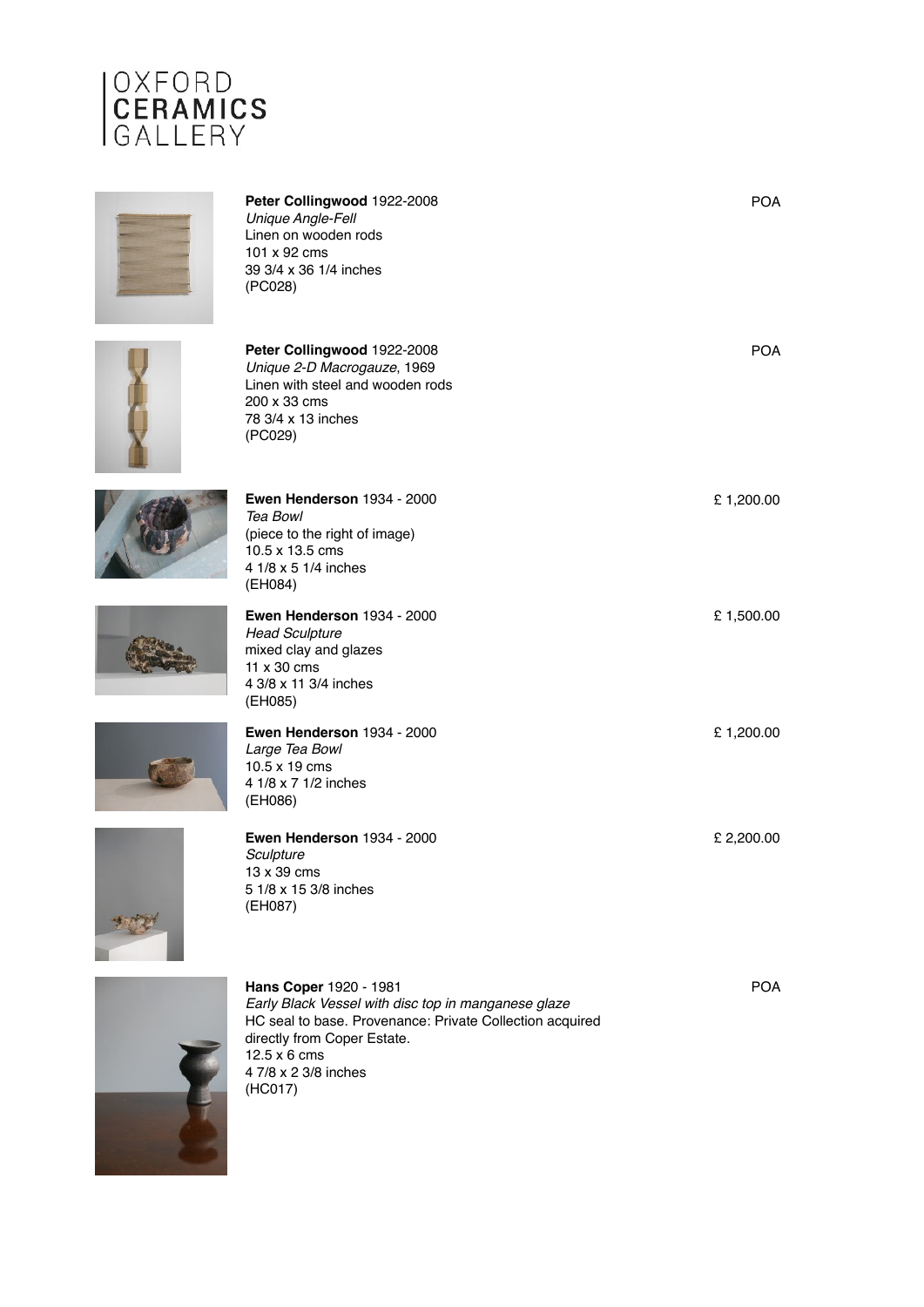



**Hans Coper** 1920 - 1981 *Early Black Vessel in manganese glaze* HC seal to base. Provenance: Private Collection acquired directly rom the Coper Estate. 12.2 x 9 cms 4 3/4 x 3 1/2 inches (HC018)



**Alison Britton** *White Pot*, 1991 34 x 46 x 19.5 cms 13 3/8 x 18 1/8 x 7 5/8 inches (AB002)

**Jacqueline Poncelet** 1947 *vessel with striped decoration* 31 x 17cms (JP002)

£ 8,000.00

POA

£ 4,500.00

POA

POA



**Lucie Rie** 1902-1995 *Bowl with Bronze Rim* LR seal to base condition note: repair to the rim stoneware with manganese rim 11 x 20.5 cms 4 3/8 x 8 1/8 inches (LRO145)



**Lucie Rie** 1902-1995 *Bronze Vase with Sgrafitto* LR seal originally acquired from Primavera Gallery, Cambridge porcelain with manganese glaze height 22.5 cms height 8 7/8 inches (LRO143)



**Lucie Rie** 1902-1995 *Bottle Vase with Flared Neck*, 1972 LR seal to base stoneware with mottled grey glaze sgrafitto decoration height 26 cms height 10 1/4 inches (LRO142)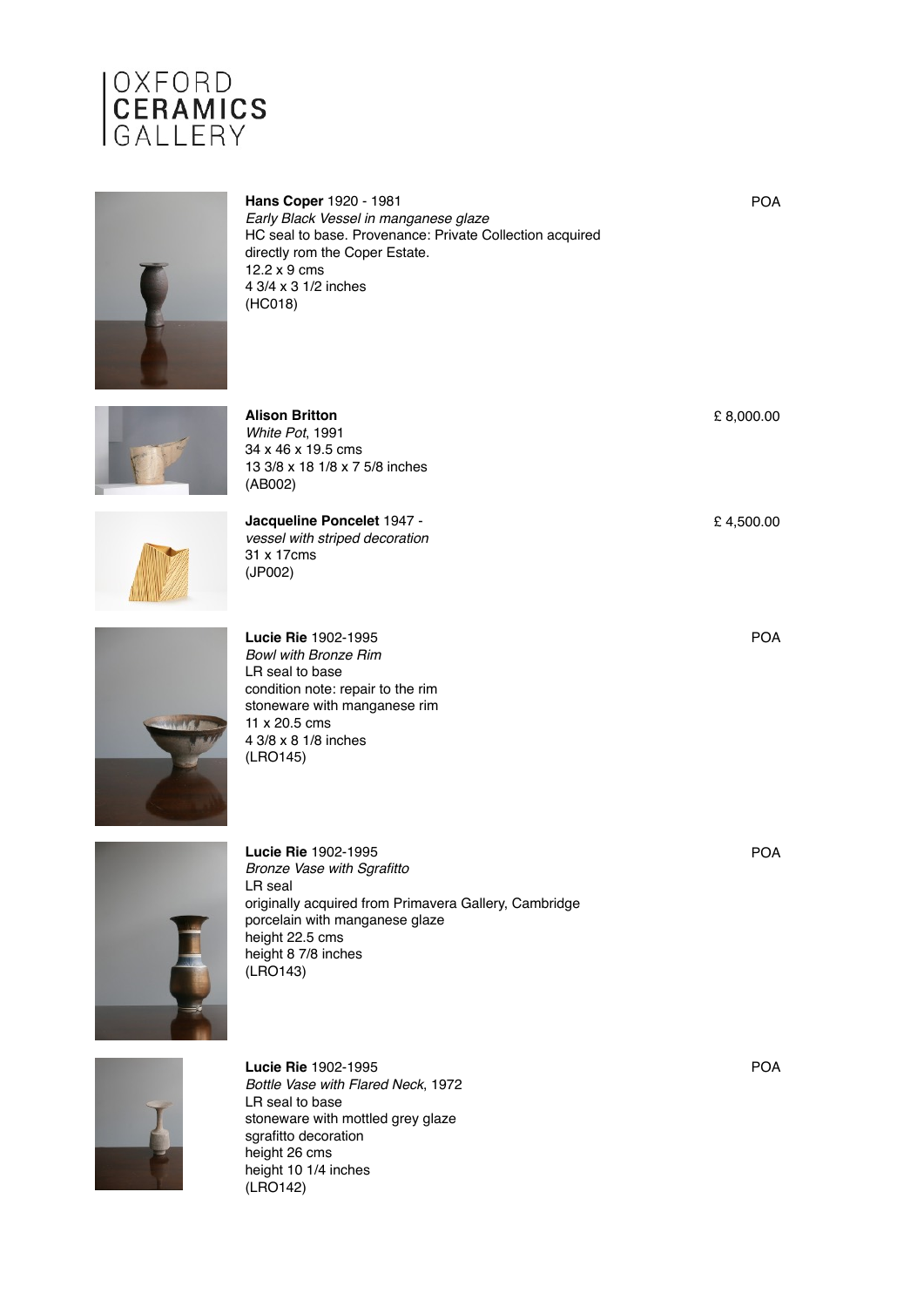



## **Lucie Rie** 1902-1995 *Footed Bowl* LR seal to base stoneware with a matte blue glaze (LRO123)



**John Ward** 1938 -

Oval form vessel with greeny blue over yellow glazes (JW061)



**Ewen Henderson** 1934 - 2000 *Large Vessel* mixed clays and glazes approx 50 cm tall (EH088)

**Ewen Henderson** 1934 - 2000

12 5/8 x 12 5/8 x 22 1/8 inches

provenance: from the estate of Ewen Henderson

*Vessel*, c1985

(EH070)

32 x 32 x 56 cms





**Ewen Henderson** 1934 - 2000 *Dish*, c1984 provenance: from the estate of Ewen Henderson 40.5 x 41 x 11 cms 16 x 16 1/8 x 4 3/8 inches (EH062) **Sara Radstone** b. 1955 *Stoneware vessel*, c1983 Illustrated on p193 'British Studio Ceramics' Paul Rice & Christopher Gowing, 1st Ed. 1989. Also p132 'A Dictionary of British Studio Potters' Pat Carter, 1990. hand built with diagonal slashes

height 33 cms height 13 inches (SR002)



**Sara Radstone** b. 1955 *Vessel*, c1983 Hand built stoneware vessel with matt grey and oxides approx 28 cm tall (SR003)

£ 4,800.00

POA

POA

POA

£ 4,800.00

£ 7,250.00

£ 2,200.00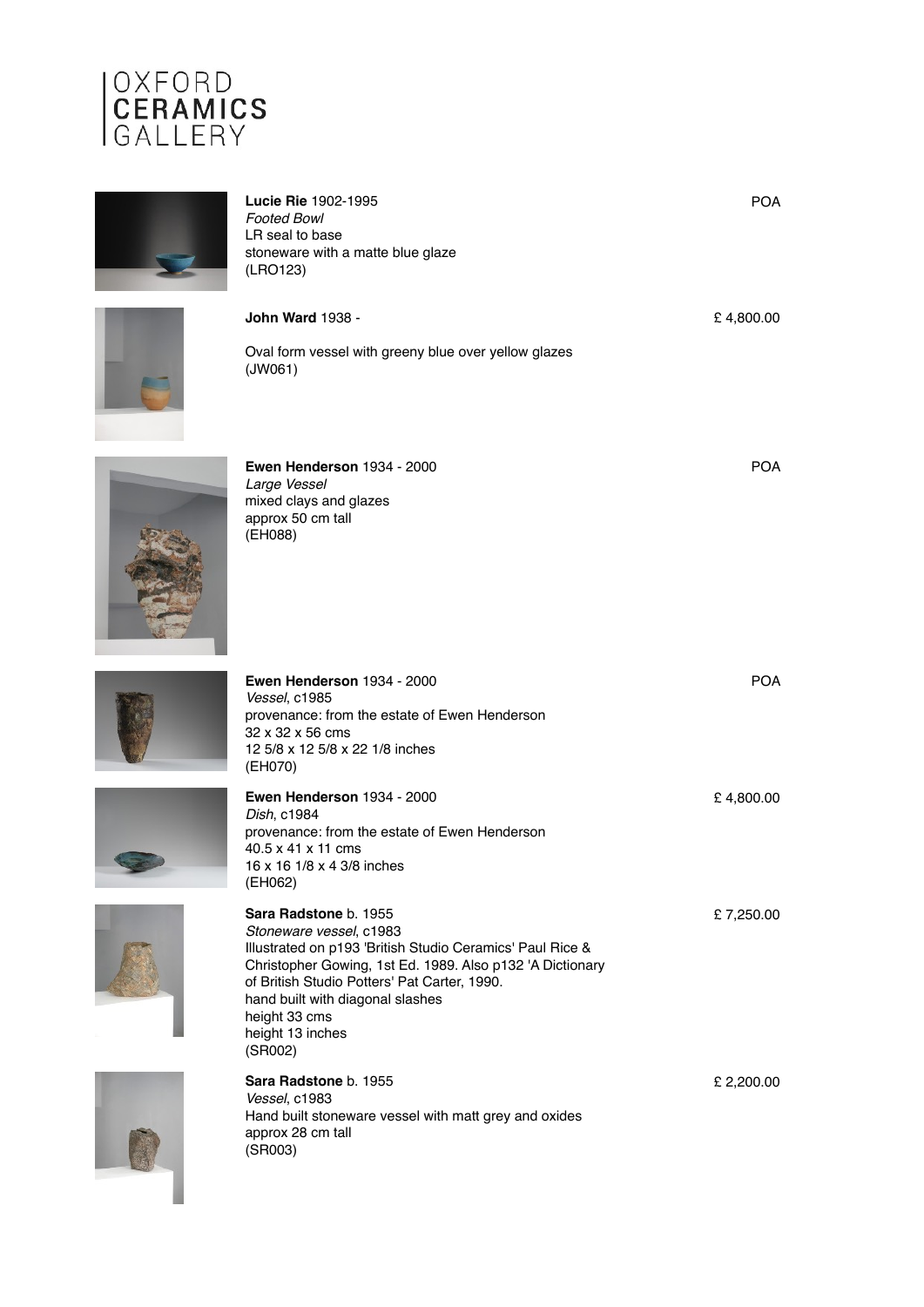







**John Ward** b. 1938 *Monumental White Shouldered Vessel* seal to base stoneware height 48 cms height 18 7/8 inches (JW057)



**John Ward** 1938 - *Open Bowl* Potter's seal to base Stoneware with a white and turquoise glaze 7 x 29.5 cms 2 3/4 x 11 5/8 inches (JW051)



**John Ward** 1938 - *Ochre Large Vessel* JW seal to base stoneware 30 x 28 cms 11 3/4 x 11 1/8 inches (JW046)

**John Ward** 1938 - *Vessel with Blue and Grey* Potter's seal to base (JW060)

**John Ward** 1938 - *Mottled White Bowl* Potter's mark to base Stoneware 14 x 16 cms 5 1/2 x 6 1/4 inches (JW052)

**SOLD** 

£ 4,000.00

£ 1,100.00

**SOLD** 

POA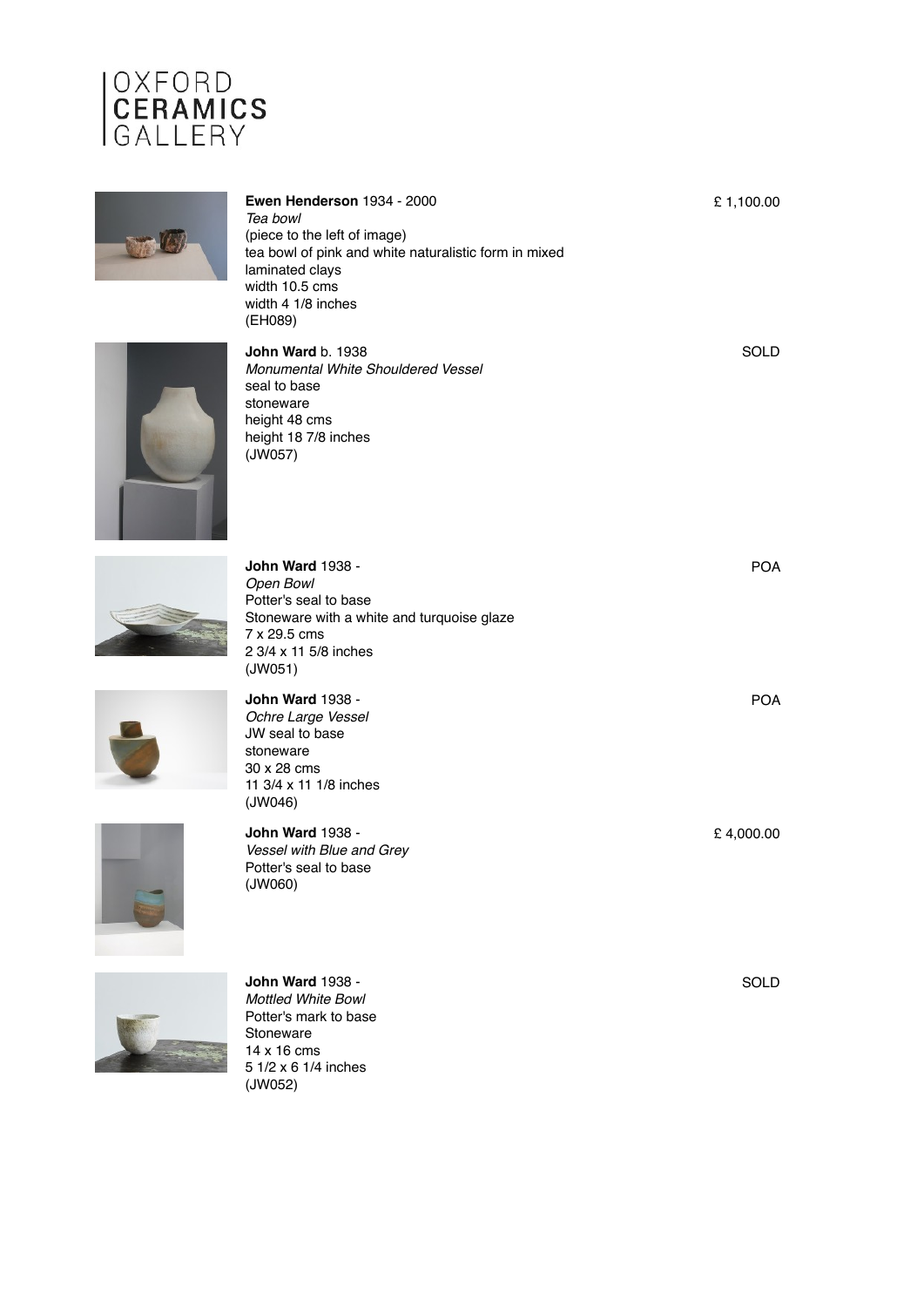



## **John Ward** 1938 -

*Deep Bowl*  potter's seal to base stoneware with matte white mottled glaze (Piece to right of image) (JW063)



| <b>Lucie Rie 1902-1995</b><br>Small turquoise bowl<br>LR seal to base<br>condition note: firing split to foot rim, which is filled with<br>glaze<br>provenance: Peter Dingley Collection.<br>porcelain<br>6 x 12.5 cms<br>2 3/8 x 4 7/8 inches<br>(LRO151) | <b>POA</b> |
|------------------------------------------------------------------------------------------------------------------------------------------------------------------------------------------------------------------------------------------------------------|------------|
| lan Godfrey 1942-1992<br>Rectangular Teapot with Cane Handle, C1970s<br>Unsigned<br>stoneware<br>16.5 x 22<br>(IG061)                                                                                                                                      | £ 2,800.00 |
| lan Godfrey<br>Spoon with Animal, 1970s<br>26 x 7 x 2 cms<br>10 1/4 x 2 3/4 x 3/4 inches<br>(IG191)                                                                                                                                                        | £1,200.00  |
| lan Godfrey 1942-1992<br>Manganese Spoon with Antelope, C1970s<br>Unsigned<br>stoneware<br>$4 \times 10$<br>(IG072)                                                                                                                                        | £950.00    |
| lan Godfrey 1942-1992<br>High Footed Cup with House, C1970s<br>Unsigned<br>stoneware<br>$10.5 \times 13$<br>(IG033)                                                                                                                                        | £ 2,200.00 |
| lan Godfrey 1942-1992<br>Bowl with Mixed Glazes, C1970s<br>Unsigned<br>stoneware<br>condition note: minor restoration<br>11 x 41                                                                                                                           | £ 1,600.00 |

£ 4,200.00











(IG053)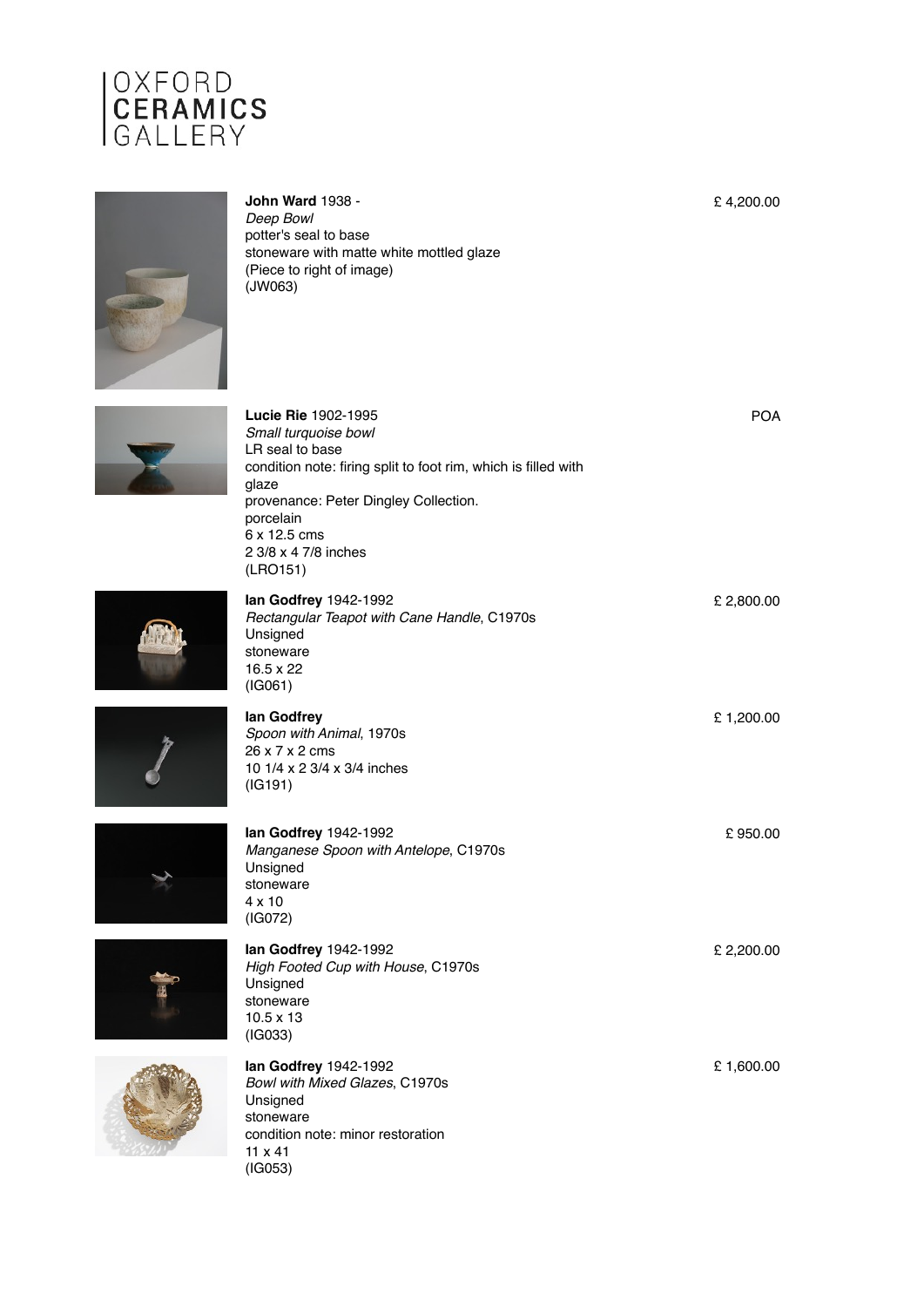

**Ian Godfrey**

(left of Image) 24 x 14 x 9 cms

**Ian Godfrey**

(IG189)

*Antelope Cornucopias*, c1989

9 1/2 x 5 1/2 x 3 1/2 inches













*Antelope Cornucopias*, c1989 (Right of Image) 24 x 14 x 9 cms 9 1/2 x 5 1/2 x 3 1/2 inches (IG190) **Ian Godfrey** *Stem Cup*, c1970 8 x 19 x 20 cms 3 1/8 x 7 1/2 x 7 7/8 inches (IG172) £ 2,000.00 **Ian Godfrey** *Antelope Vase* , c1989 (Right of Image) 18 x 11 x 5 cms 7 1/8 x 4 3/8 x 2 inches (IG166) £ 1,800.00 **Ian Godfrey** *Antelope Vase* , c1989 (Right of Image) 26 x 14 x 7 cms 10 1/4 x 5 1/2 x 2 3/4 inches (IG168) £ 2,200.00 **Ian Godfrey** 1942-1992 *Manganese Bowl*, C1970s Unsigned stoneware 4.5 x 19 (IG059) £ 1,250.00 **Lucie Rie** *Vase with mottled turquoise & grey glaze*  LR seal to base stoneware with with turquoise and grey mottled, pitted glaze 15.5 x 9 cms 6 1/8 x 3 1/2 inches (LR097)



**Ken Eastman** 1960- *Kyoto* (Piece to the left of image) (KE001)

£ 2,500.00

POA

£ 2,200.00

£ 2,200.00